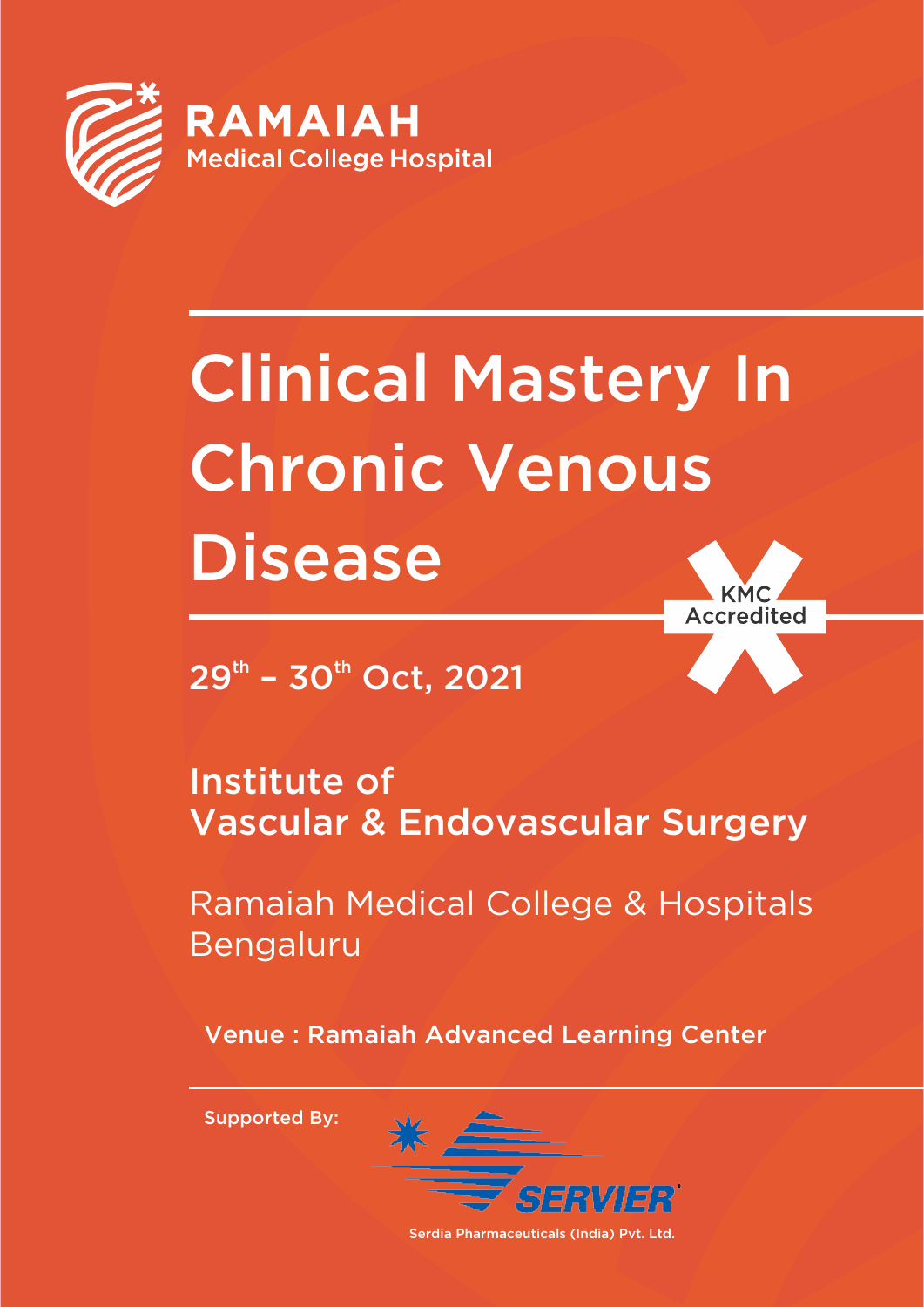## SCIENTIFIC AGENDA - 29th Oct, 2021

| <b>Time</b>                                                  | <b>Topic</b>                                                                                                 | <b>Speaker</b>                                 |  |  |  |
|--------------------------------------------------------------|--------------------------------------------------------------------------------------------------------------|------------------------------------------------|--|--|--|
| $9 - 9:15$                                                   | Welcome & Introduction                                                                                       |                                                |  |  |  |
| <b>Clinical Insights - Chronic Venous Disease - Overview</b> |                                                                                                              |                                                |  |  |  |
| 9:15-10:15                                                   | Clinical Guidance on Management of CVD<br>When to use compression/bandages?<br>When to use venoactive drugs? | Dr. Sanjay C. Desai                            |  |  |  |
|                                                              | When to perform procedures?                                                                                  |                                                |  |  |  |
| 10:45-11:15<br>11:15-11:30                                   | 10:15-10:45 Recurrent Varicose Veins Management<br>Deep vein insufficiency and management<br>Coffee break    | Dr. Rajendra Prasad B<br>Dr. Chandrashekar A R |  |  |  |
| In Workshop 1 & 2                                            |                                                                                                              |                                                |  |  |  |
|                                                              | Duplex ultrasonography of the<br>venous system                                                               |                                                |  |  |  |
|                                                              | Junctional Reflux, sizing, patency<br>Deep vein assesment                                                    | Dr. Nivedita Mitta<br>Dr. Hari Kamal           |  |  |  |
| 11:30-1:30                                                   | <b>Perforators Marking</b>                                                                                   |                                                |  |  |  |
|                                                              | (2 groups) Compression Dressings<br>Types & Techniques                                                       | Dr. Hemanth Kumar<br>Dr. Vijay Vishnu          |  |  |  |
|                                                              | Demonstration of four layer compression                                                                      | Mr. Tinku Varghese<br>Ms Pavithra              |  |  |  |
| $1:30-2:15$                                                  | Lunch                                                                                                        |                                                |  |  |  |
| $2:15 - 2:45$<br>$2:45 - 3:15$                               | Management of Venous ulcer<br>Surgical alternatives to varicose                                              | Dr. Chandrashekar A R                          |  |  |  |
| $3:15 - 3:30$                                                | vein treatment                                                                                               | Dr. Rajendra Prasad B                          |  |  |  |
| $3:30 - 4:30$                                                | Coffee & Briefing for Day 2<br><b>Advisory Meeting</b>                                                       | Dr. Sanjay C. Desai                            |  |  |  |
| 7:30-9:30                                                    | Dinner at Hotel                                                                                              |                                                |  |  |  |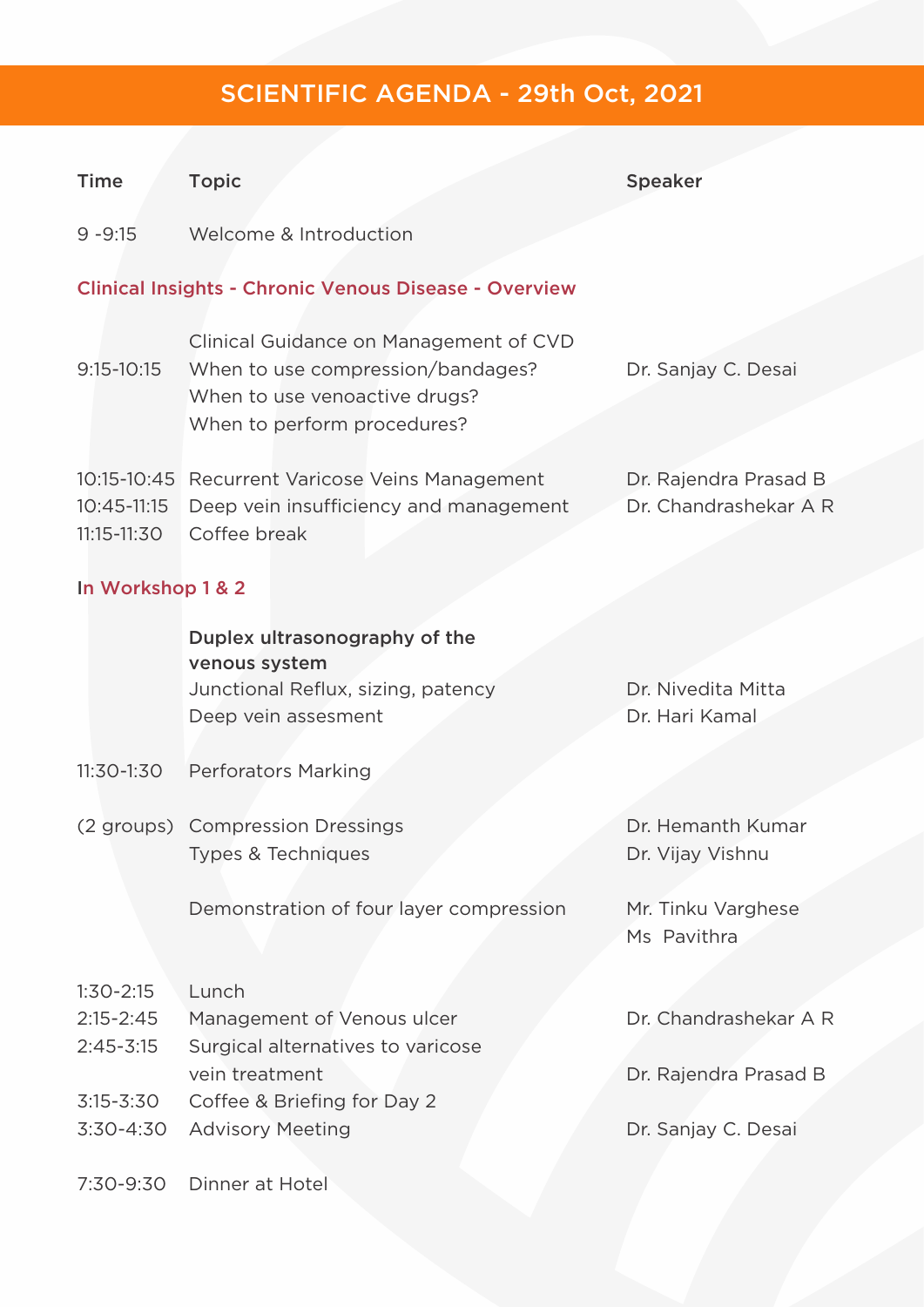## SCIENTIFIC AGENDA – 30th Oct, 2021

| <b>Time</b>                | <b>Topic</b>                                                                                                                                                                                  |                        | <b>Speaker</b>                                                                                                                    |  |
|----------------------------|-----------------------------------------------------------------------------------------------------------------------------------------------------------------------------------------------|------------------------|-----------------------------------------------------------------------------------------------------------------------------------|--|
|                            | <b>Clinical Insights</b>                                                                                                                                                                      |                        |                                                                                                                                   |  |
| $8 - 8:15$                 | Assemble at OT complex                                                                                                                                                                        |                        |                                                                                                                                   |  |
|                            | Workshop 3 & 4 (Subject to availability of cases and COVID protocol)                                                                                                                          |                        |                                                                                                                                   |  |
| 8:15-10:30                 | Live demo with discussion by experts:<br>USG guided radiofrequency ablation &<br>Foam sclerotherapy<br>Live demo with discussion by experts :<br>USG guided laser ablation &<br>Sclerotherapy |                        | Dr. Rajendra Prasad. B<br>Dr. Hemanth Kumar<br>Dr. Vijay Vishnu<br>Dr. Chandrashekar A.R.<br>Dr. Nivedita Mitta<br>Dr. Hari Kamal |  |
| $10:30-11$<br>$11 - 11:45$ | Coffee break<br>Clinical guidance on management of                                                                                                                                            |                        |                                                                                                                                   |  |
|                            | CVI & DVT - Interactions and Discussions                                                                                                                                                      |                        | Dr. Sanjay C Desai                                                                                                                |  |
|                            | <b>Workshop 5</b>                                                                                                                                                                             |                        |                                                                                                                                   |  |
|                            | <b>Compression Stockings</b><br><b>Types of Stockings</b>                                                                                                                                     | <b>IPC</b><br>Newer    |                                                                                                                                   |  |
|                            |                                                                                                                                                                                               | compression<br>devices |                                                                                                                                   |  |
| $11:45-01$                 | <b>Grades of Stockings</b>                                                                                                                                                                    | Lymphodema<br>devices  | Dr. Chandrashekar A R                                                                                                             |  |
|                            | (2 groups) Application Methods                                                                                                                                                                |                        | Dr. Hari Kamal<br>Dr. Vijay Vishnu<br>Mrs. Anitha                                                                                 |  |
| $1 - 01:30$                | Feedback & Certificate Distribution                                                                                                                                                           |                        |                                                                                                                                   |  |
| 1:30                       | <b>LUNCH and Disperse</b>                                                                                                                                                                     |                        |                                                                                                                                   |  |